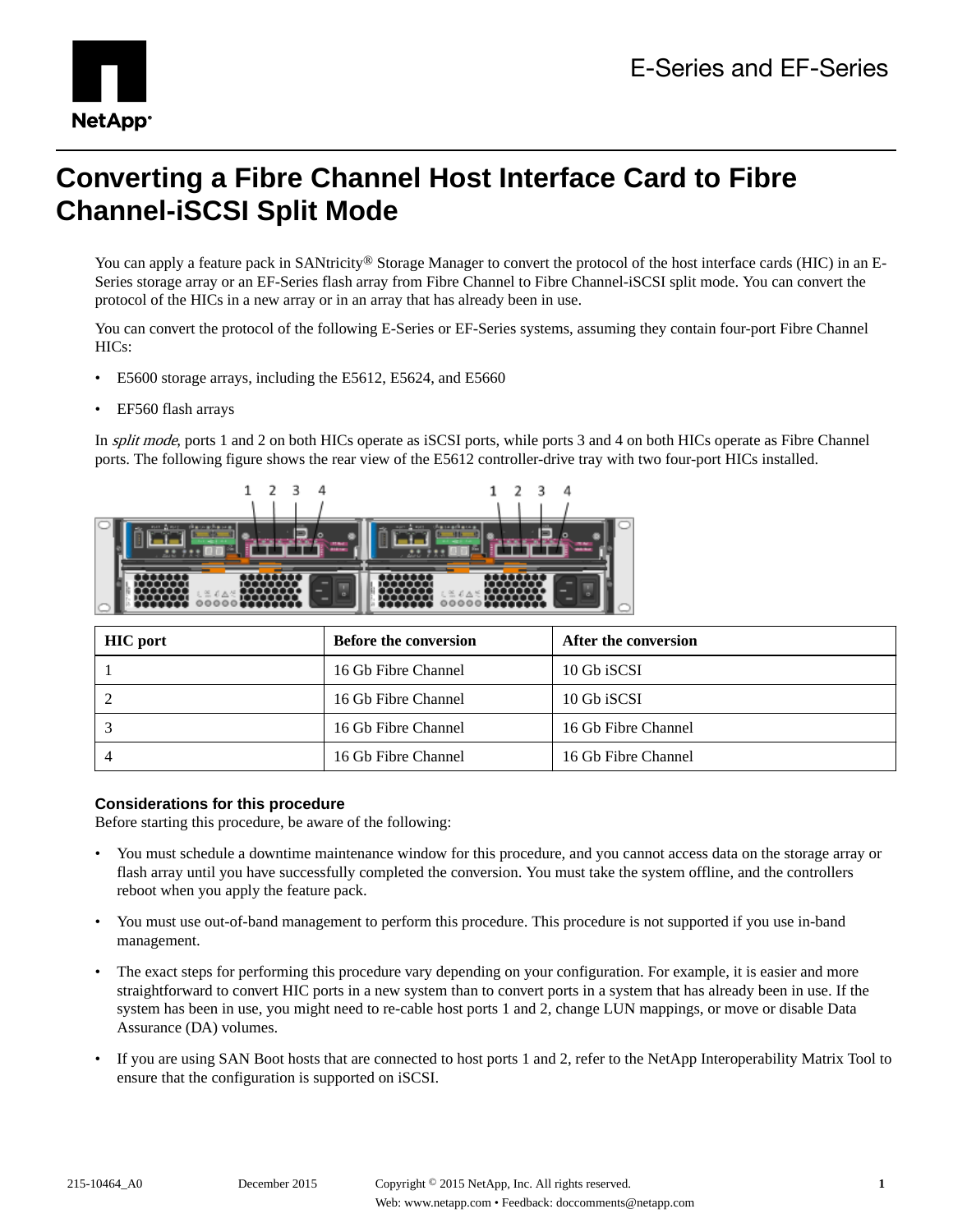**Note:** If the configuration is not supported for iSCSI, and you want to continue using SAN Boot hosts, you must connect them to ports 3 or 4 before applying the feature pack.

- A HIC feature pack conversion changes the HIC protocol in SANtricity OS (controller firmware). The value set in SANtricity OS controls whether the ports on the HIC operate in Fibre Channel mode, iSCSI mode, or Fibre Channel-iSCSI split mode. If you need to replace the controller and HIC due to either controller or HIC failure after applying a HIC feature pack conversion, the new controller and HIC will automatically use whichever protocol you applied earlier with the feature pack.
- This document describes how to convert Fibre Channel HICs to Fibre Channel-iSCSI split mode; for instructions for performing other HIC feature pack conversions or for performing a HIC hardware upgrade, refer to the list of related documents at the end of this topic.

### **Before you begin**

- You have obtained the necessary hardware for the conversion. For example, you might need replacement cables and SFP transceivers. Your NetApp Sales Representative can help you determine what hardware you need and help you order the correct parts. If your storage array currently uses unified SFPs that you purchased from NetApp, you do not need to replace these SFPs, unless you want to use 1 Gb iSCSI.
- SANtricity Storage Manager version 11.25 or later is installed.
- The storage array is running SANtricity OS (controller firmware) version 8.25 or later. To determine which firmware version you have, check the **Summary** tab in the Array Management Window. To download the latest firmware, go to the NetApp Downloads page and select **Downloads > Software**. Download the correct version of **E-Series/EF-Series SANtricity OS (Controller Firmware)** for your storage array.
- If you will be using a new host, you have installed SANtricity utilities (the SMutil package) including the Host Context Agent, which automatically creates a new host object and associated host ports on the storage for use with storage partitioning.

### **Steps**

- **1.** [Considerations for the Data Assurance feature](#page-2-0) on page 3
- **2.** [Managing mirroring relationships](#page-3-0) on page 4
- **3.** [Determining whether you have unified SFPs](#page-4-0) on page 5
- **4.** [Stopping host I/O](#page-5-0) on page 6
- **5.** [Obtaining the feature pack key](#page-6-0) on page 7
- **6.** [Applying the feature pack key](#page-7-0) on page 8
- **7.** [Modifying the configuration for Fibre Channel-iSCSI split mode](#page-7-0) on page 8

### **Related information**

[NetApp E-Series and EF-Series Systems Documentation Center](http://mysupport.netapp.com/info/web/ECMP1658252.html) [NetApp Downloads](http://mysupport.netapp.com/eservice/Download.jsp/) [NetApp Interoperability Matrix Tool](http://mysupport.netapp.com/matrix) [Converting a Fibre Channel Host Interface Card to iSCSI](https://library.netapp.com/ecm/ecm_download_file/ECMP12432518) [Converting an iSCSI Host Interface Card to Fibre Channel](https://library.netapp.com/ecm/ecm_download_file/ECMP12396179) [Converting an iSCSI Host Interface Card to Fibre Channel-iSCSI Split Mode](https://library.netapp.com/ecm/ecm_download_file/ECMLP2316695) [Converting a Host Interface Card from Fibre Channel-iSCSI Split Mode to Fibre Channel](https://library.netapp.com/ecm/ecm_download_file/ECMLP2316704) [Converting a Host Interface Card from Fibre Channel-iSCSI Split Mode to iSCSI](https://library.netapp.com/ecm/ecm_download_file/ECMLP2316708) [Upgrading Host Interface Cards in the E5600 or EF560](https://library.netapp.com/ecm/ecm_download_file/ECMP1552930)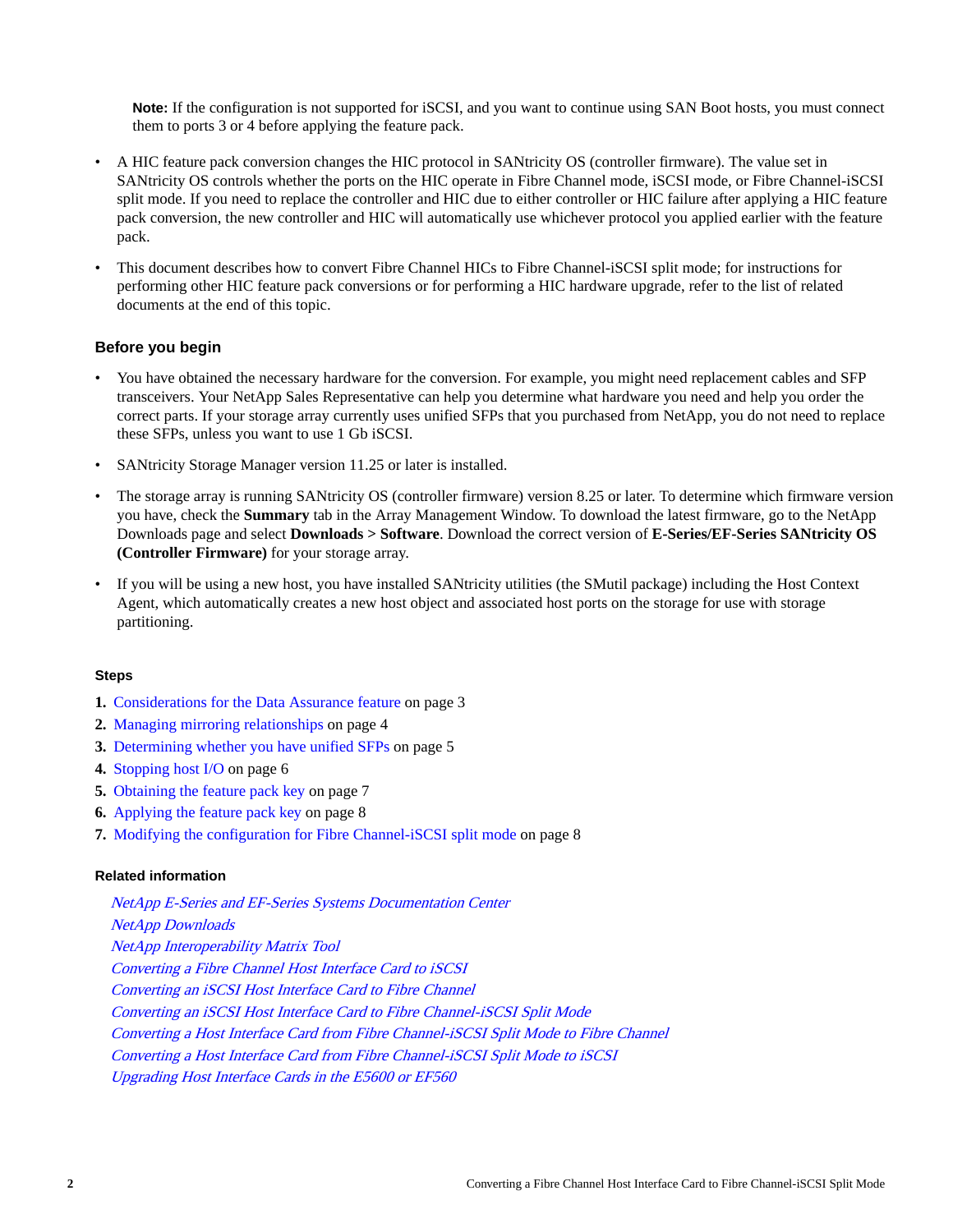## <span id="page-2-0"></span>**Considerations for the Data Assurance feature**

The Data Assurance (DA) feature is not supported for iSCSI, so any DA-enabled volumes are automatically removed from the default partition when you convert a Fibre Channel HIC to Fibre Channel-iSCSI split mode. Before you apply the feature pack, you must consider how to handle any DA volumes in the default partition.

You can skip this topic if you are converting a new system that does not have hosts and volumes defined. These considerations apply only if you are converting a system that uses DA volumes.

When you create volumes in a Fibre Channel configuration, you have the option to enable or disable the Data Assurance (DA) feature. Because the default setting is to enable DA, the default partition might contain one or more DA-enabled volumes. If it does, be aware that when you convert a Fibre Channel HIC to split mode, the system automatically removes all DA volumes from the default partition. This is because the DA feature is not supported for iSCSI. As a result, any hosts assigned to the default partition might temporarily lose access to some of their data.

To ensure that data access remains uninterrupted, you must choose one of these options:

### **Option 1: Remap DA volumes, and then apply the feature pack**

Before applying the feature pack, locate all DA volumes in the default partition and map them to Fibre Channel hosts that are assigned to ports 3 and 4.

**Important:** This is the recommended approach, but it might require you to spend a significant amount of time manually defining new hosts and storage partitions, and locating and moving DA volumes from the default partition to the new partitions.

### **Option 2: Apply the feature pack, and then remap DA volumes**

After applying the feature pack, locate any DA volumes that were automatically removed from the default partition and move them. You can either map them to storage partitions managed by Fibre Channel hosts or you can move them back into the default partition. If you attempt to move a DA volume back to the default partition, a warning is displayed indicating that DA will be automatically disabled for the volume. You must type **Yes** to proceed.

### **Option 3: Disable DA**

Before applying the feature pack, disable DA on the volumes in the default partition. Option 3 ensures that these volumes are compatible with both Fibre Channel and iSCSI hosts; however, it prevents Fibre Channel hosts from being able to take advantage of the significant error detection and correction benefits provided by DA.

**Note:** Once DA has been disabled on a volume, it cannot be reenabled.

For instructions on disabling the Data Assurance feature, refer to the online help for the Array Management Window.

### **If you choose option 1**

If you have DA volumes and you choose option 1, refer to the following table to determine exactly which steps you need to perform.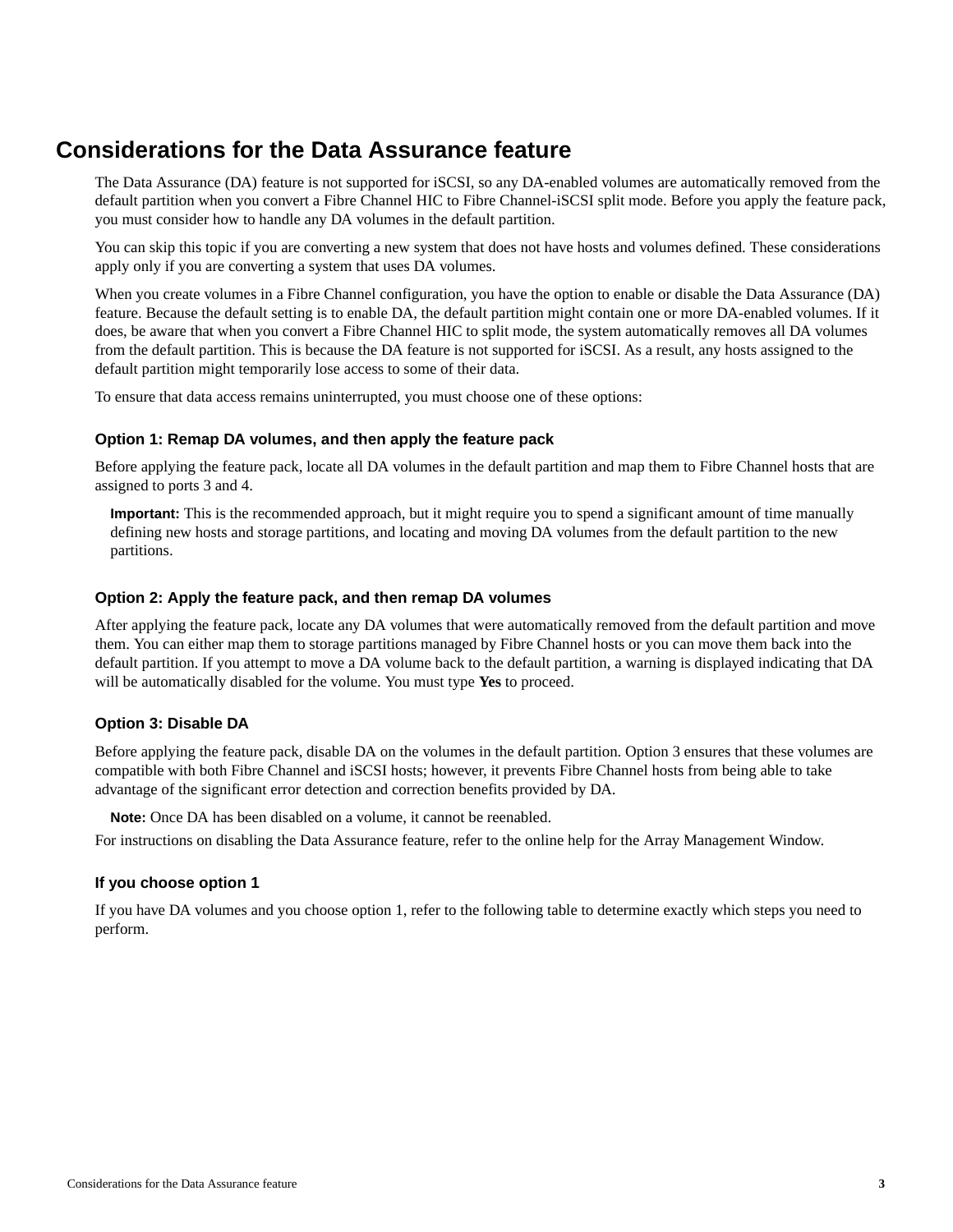<span id="page-3-0"></span>

| <b>Host type</b>                                                                              | <b>Partition type</b>       | <b>Steps</b>                                                                                                                                                                                                                                                                                                                                                   |
|-----------------------------------------------------------------------------------------------|-----------------------------|----------------------------------------------------------------------------------------------------------------------------------------------------------------------------------------------------------------------------------------------------------------------------------------------------------------------------------------------------------------|
| Manually defined using the Define Host<br>Wizard                                              | Default partition           | 1.<br>Create one or more new storage<br>partitions.<br>2.<br>Update the manually defined host,<br>and assign it to a new storage<br>partition.                                                                                                                                                                                                                 |
|                                                                                               |                             | 3. Locate and move all DA-enabled<br>volumes from the default storage<br>partition to a new storage partition.                                                                                                                                                                                                                                                 |
|                                                                                               | Any other storage partition | You do not need to move DA volumes<br>from these other partitions. After you<br>apply the feature pack, you can access<br>these volumes with the manually<br>defined Fibre Channel hosts.                                                                                                                                                                      |
|                                                                                               |                             | Note: If you currently have DA-<br>enabled volumes assigned to the<br>Fibre Channel hosts connected to<br>ports 1 and 2, you must manually<br>reconnect these hosts to ports 3 and 4<br>before converting the protocol.<br>Otherwise, when you convert the HIC<br>to Fibre Channel-iSCSI split mode,<br>all DA-enabled volumes for these<br>hosts are removed. |
| Not defined using the Define Host<br>Wizard (that is, automatically defined<br>by the system) | Default partition           | 1. Create one or more new storage<br>partitions.                                                                                                                                                                                                                                                                                                               |
|                                                                                               |                             | 2. Manually define one or more new<br>Fibre Channel hosts (and optionally<br>new host groups) and assign them to<br>the new storage partitions.                                                                                                                                                                                                                |
|                                                                                               |                             | 3. Locate and move any DA-enabled<br>volumes from the default storage<br>partition to the new storage<br>partitions.                                                                                                                                                                                                                                           |

# **Managing mirroring relationships**

If you currently use the Synchronous Mirroring feature (also known as RVM) or the Asynchronous Mirroring feature (also known as ARVM), you should not need to make any changes before applying the feature pack to convert a Fibre Channel host interface card (HIC) to Fibre Channel-iSCSI split mode. However, you should confirm that the secondary volumes are synchronized before applying the feature pack and test the link after applying the feature pack.

### **About this task**

These considerations do not apply if you are converting a new system. They apply only if you are converting a system that uses mirroring relationships.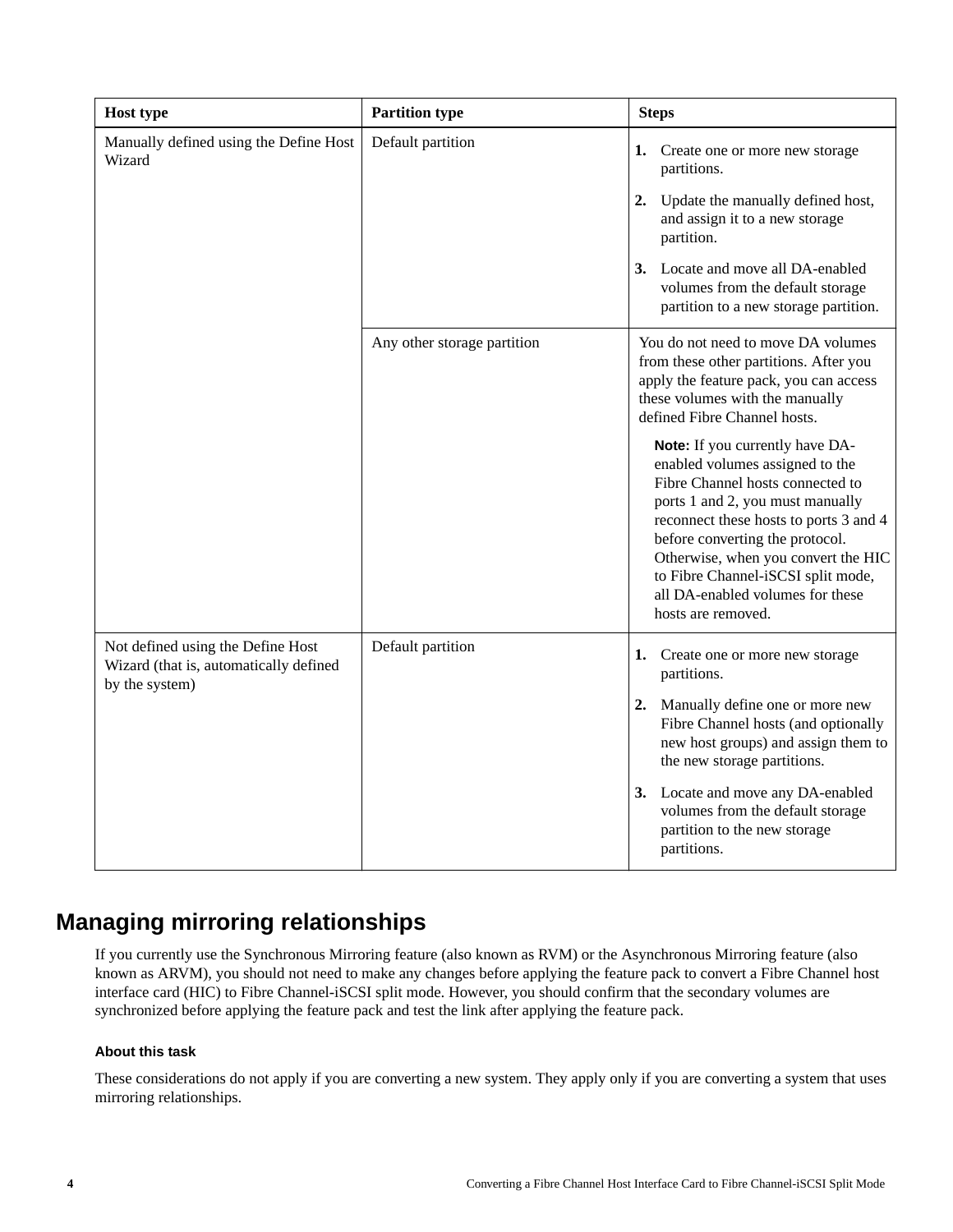<span id="page-4-0"></span>On a Fibre Channel array, mirroring operations occur over the last (highest numbered) port. That is, for Fibre Channel arrays with four-port HICs, mirroring operations occur over port 4. When you convert a Fibre Channel HIC to Fibre Channel-iSCSI split mode, ports 3 and 4 remain Fibre Channel, so any synchronous mirroring or asynchronous mirroring operations should be unaffected. However, you should review the following considerations when converting the protocol:

- You do not need to convert both the local array and the remote array to split mode as long as both arrays have at least one active Fibre Channel port after the conversion.
- If you use the Synchronous Mirroring feature, be aware that synchronous mirroring is not supported for iSCSI.

### **Steps**

- **1.** Confirm that all secondary volumes are synchronized. Refer to the online help for the Array Management Window if you have questions on how to do this.
- **2.** Follow the instructions in this document to apply the feature pack to convert the Fibre Channel HIC to Fibre Channel-iSCSI split mode.
- **3.** After applying the feature pack, use the **Test Communication Link** dialog box in the Array Management Window to ensure that the local and remote arrays are still communicating correctly. Refer to the online help for the Array Management Window.

## **Determining whether you have unified SFPs**

You can use the Array Management Window in SANtricity Storage Manager to determine what type of SFPs you have. Unified SFPs support both 16 Gbps Fibre Channel and 10 Gbps iSCSI, so you can continue to use them after converting the HIC protocol.

### **Before you begin**

The array has been added to the Enterprise Management Window.

### **Steps**

- **1.** From the Array Management Window, select **Hardware > Tray > View/Edit > Controller/Drive components**.
- **2.** From the **Overall Component Information** navigator on the left, click **SFPs**.

The SFP status is displayed. The screen shot shows the supported data rates for unified SFPs.

| <b>JUL</b> Overall Component Informatio<br><b>台</b> Batteries                                                               | Ì | <b>SFPs Detected: 4</b>                                                                                                                                                                                                                         |                                                                                                                                                                                                                                                          |
|-----------------------------------------------------------------------------------------------------------------------------|---|-------------------------------------------------------------------------------------------------------------------------------------------------------------------------------------------------------------------------------------------------|----------------------------------------------------------------------------------------------------------------------------------------------------------------------------------------------------------------------------------------------------------|
| <b>H</b> Fan Canisters<br>┈ 제 Power Supply Canisters<br><b>SFPs</b><br><b>IIII</b> Drawers<br><b>He</b> Temperature Sensors |   | <b>SFP</b> status:<br>Attached to:<br>Location:<br>Link length:<br>Connector:<br>Transmitter type:<br>Transmission media:<br>IEEE company ID:<br>Revision:<br>Part number:<br>Serial number:<br>Vendor:<br>Date of manufacture: August 14, 2014 | Optimal<br>Host-side of controller A<br>Channel 1<br>Supported data rate(s): 4 Gbps, 8 Gbps, 10 Gbps, 16 Gbps<br><b>Short</b><br>LC<br>Shortwave Laser w/o OFC<br>TM Multi-mode 50m(M5)<br>00 90 65<br>A<br>FTLF8546P3BCV-LS<br>PS71N8P<br>FINISAR CORP. |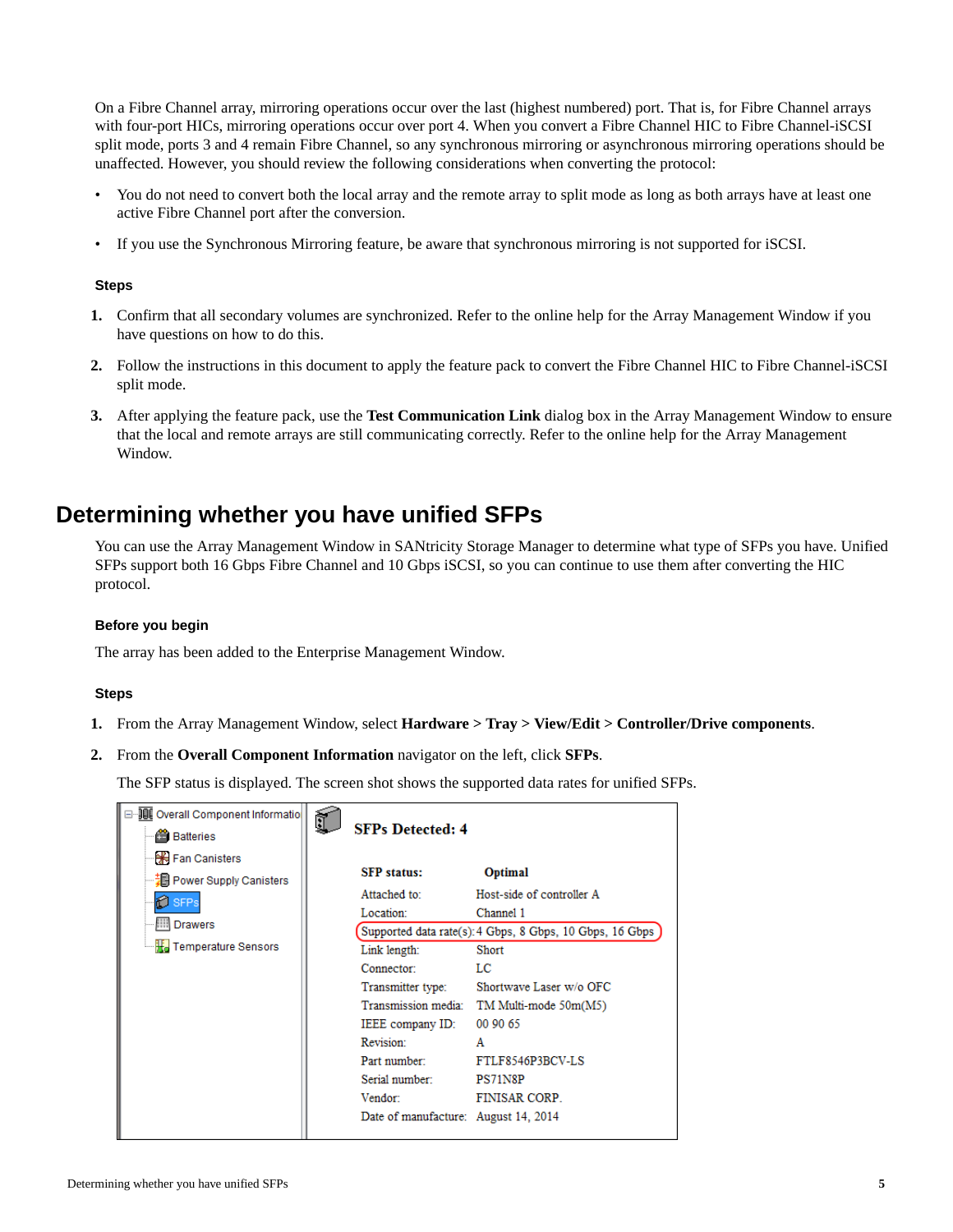<span id="page-5-0"></span>**3.** Locate the **Supported data rate(s)** entry in the results.

| Supported data rate              | <b>SFP</b> type | <b>Protocol</b>                                                           |
|----------------------------------|-----------------|---------------------------------------------------------------------------|
| 4 Gbps, 8 Gbps, 10 Gbps, 16 Gbps | Unified         | <b>Fibre Channel:</b> 4 Gbps, 8 Gbps, 16 Gbps<br>٠<br>iSCSI: 10 Gbps<br>٠ |
| 10 Gbps                          | 10 Gbps         | iSCSI only                                                                |
| 4 Gbps, 8 Gbps, 16 Gbps          | 16 Gbps         | Fibre Channel only                                                        |
| 2 Gbps, 4 Gbps, 8 Gbps           | 8 Gbps          | Fibre Channel only                                                        |

- **4.** Determine whether you can reuse the SFPs, as follows:
	- If you have unified SFPs, you can continue using them after you convert the protocol.

**Note:** The unified SFPs do not support 1 Gb iSCSI. If you plan to use iSCSI remote mirroring, be aware that the unified SFPs support only a 10 Gb link to the remote site.

• If you have 16 Gbps SFPs, and you are converting HIC ports to iSCSI, you must remove the SFPs from ports 1 and 2 and replace them with unified or 10 Gbps SFPs after converting the protocol. As needed, you can also use 10 Gbps iSCSI copper by using a special Twin-Ax cable with SFPs.

### **Stopping host I/O**

You must stop all I/O operations from the host before converting the protocol of the host interface cards (HICs). You cannot access data on the storage array until you successfully complete the conversion.

### **Steps**

- **1.** Ensure that no I/O operations are occurring between the storage array and all connected hosts. For example, you can perform these steps:
	- Stop all processes that involve the LUNs mapped from the storage to the hosts.
	- Ensure that no applications are writing data to any LUNs mapped from the storage to the hosts.
	- Unmount all file systems associated with volumes on the array.

**Note:** The exact steps to stop host I/O operations depend on the host operating system and the configuration, which are beyond the scope of these instructions. If you are not sure how to stop host I/O operations in your environment, consider shutting down the host.

**Attention: Possible data loss** – If you continue this procedure while I/O operations are occurring, you might lose data.

- **2.** If the storage array participates in a mirroring relationship, stop all host I/O operations on the secondary storage array.
- **3.** Wait for five minutes to allow any data in cache memory to be flushed to disk.
- **4.** In the **Hardware** tab of the **Array Management Window**, select the graphic representation of the storage array, and then select **Monitor > Reports > Operations in Progress**.
- **5.** Wait for all operations shown on the **Operations in Progress** window to complete before continuing with the next step.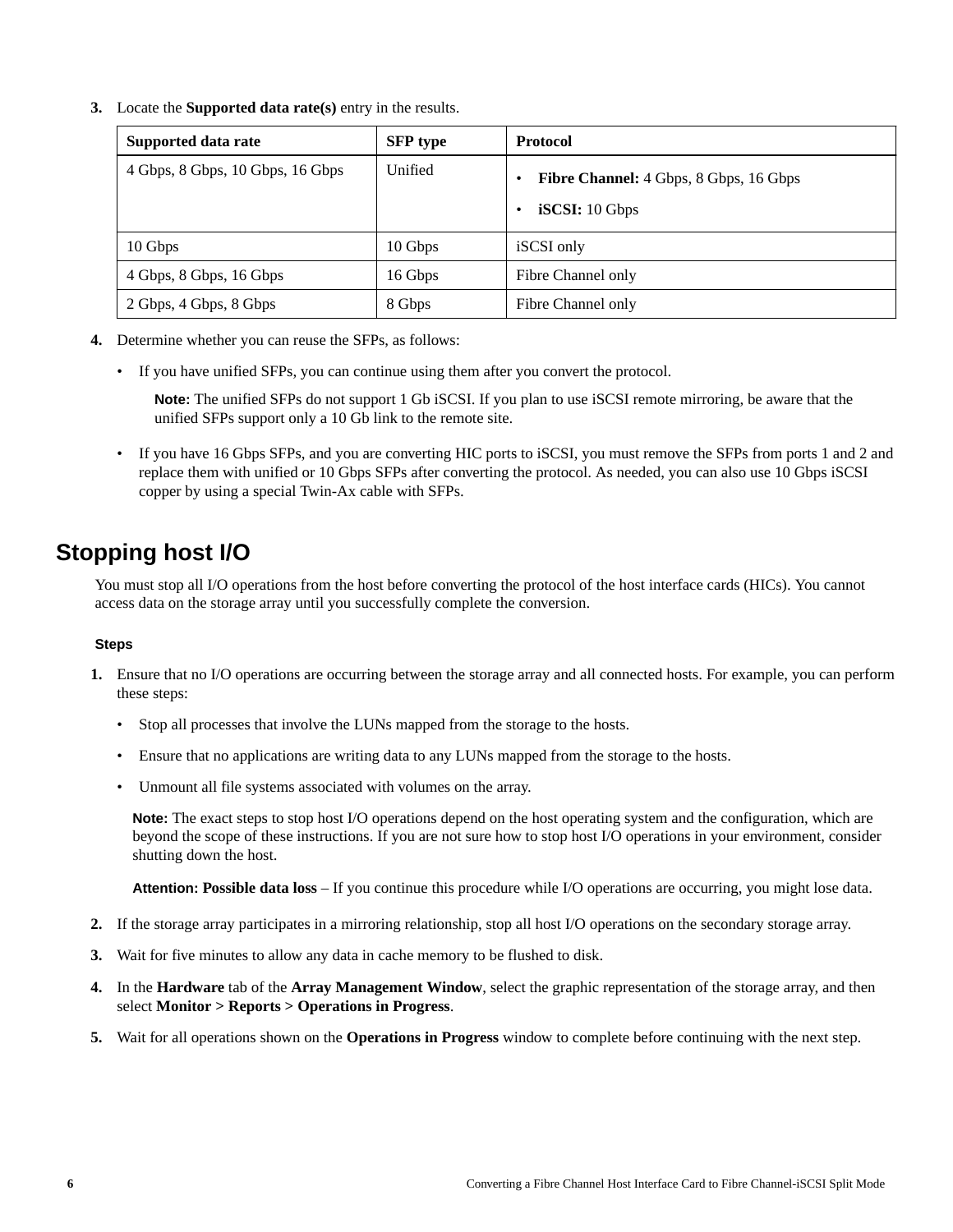# <span id="page-6-0"></span>**Obtaining the feature pack key**

You can apply a feature pack key in SANtricity Storage Manager to convert the protocol of the host interface card (HIC) from Fibre Channel to Fibre Channel-iSCSI split mode. To obtain the feature pack key, you need a Feature Activation Code, the serial number for your storage system enclosure, and the Feature Enable Identifier for your storage system.

### **Steps**

**1.** From the following table, locate the Feature Activation Code that applies to your storage system and conversion path, and copy the value to a text file.

| Storage system | <b>Converting from Fibre Channel to Fibre Channel-iSCSI split mode</b> |
|----------------|------------------------------------------------------------------------|
| E5600          | TGI-7MS-ZXC1E                                                          |
| EF560          | SGS-DNS-Z48EO                                                          |

- **2.** Locate the serial number for your storage system. You can look at the silver label affixed to the top of your system enclosure, or you can get the serial number from the software, as follows:
	- a. From the Array Management Window, select the **Summary** tab, and click **View Storage Array Profile** in the Monitor area.
	- b. On the Storage Array tab, locate the **Chassis Serial Number**.
	- c. Copy and paste the value into a text file.
- **3.** Locate and record the Feature Enable Identifier for your storage system:
	- a. From the Array Management Window, select **Storage Array > Premium Features** to display the **Premium Features and Feature Pack Information** window.

The 32-digit Feature Enable Identifier is displayed under **Storage Array Feature Information**.

- b. Copy and paste this 32-digit identifier into a text file.
- **4.** Go to [NetApp License Activation: Storage Array Premium Feature Activation](http://partnerspfk.netapp.com), and enter the information required to obtain the feature pack.
	- Feature Activation Code from the table
	- Serial number for the storage system
	- Feature Enable Identifier

**Note:** The Premium Feature Activation web site includes a link to "Premium Feature Activation Instructions." Do not attempt to use those instructions for this procedure.

- **5.** Choose whether to receive the key file for the feature pack in an email or to download it directly from the site.
- **6.** Save the key file for later use.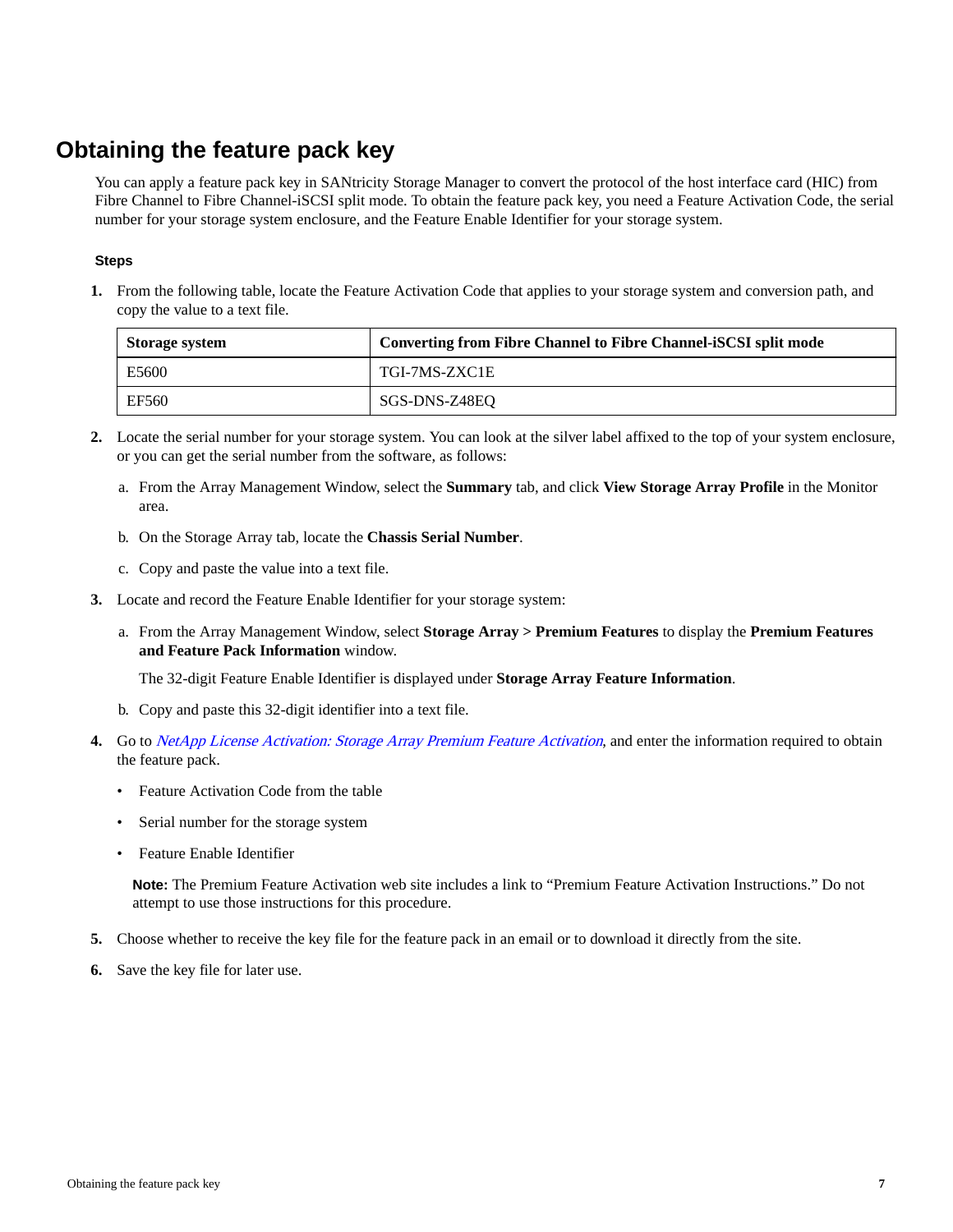# <span id="page-7-0"></span>**Applying the feature pack key**

You can apply a feature pack key to change the HIC protocol.

### **About this task**

This task describes how to apply a feature pack key to a single storage array. If you intend to use mirroring after the conversion, you might need to apply a key to the local storage array and to the remote storage array. Each array requires its own key.

#### **Steps**

- **1.** From the Array Management Window, select **Storage Array > Premium Features**.
- **2.** In the **Feature Pack** section at the bottom of the screen, click **Change**.

**Note:** Do not click the **Use Key File** button in the **Enable a Premium Feature** section.

The Select Feature Key File dialog opens, which lets you select the generated key file.

- **3.** Select the folder in which you placed the generated key file.
- **4.** Select the key file, and click **OK**.
- **5.** Click **Close**.

Both controllers automatically reboot twice as the new feature pack takes effect. Assuming the SFPs and cables are correct for the new protocol, the storage array returns to an optimal state after the reboot operations are complete.

- **6.** Follow these steps to confirm that the protocol was changed:
	- a. From the Array Management Window, re-select the **Hardware** tab.

The information shown on the tab is refreshed.

b. Scroll down to the **Host Interface Board** section and confirm that the value for **Type** is what you expect:

| <b>Value for Type</b> | <b>HIC</b> protocol            |
|-----------------------|--------------------------------|
| iSCSI                 | iSCSI                          |
| Fibre channel         | Fibre Channel                  |
| iSCSI, Fibre channel  | Fibre Channel-iSCSI split mode |

### **Modifying the configuration for Fibre Channel-iSCSI split mode**

After applying the feature pack to convert a Fibre Channel HIC to Fibre Channel-iSCSI split mode, you might need to modify your existing configuration to support iSCSI.

You can use either of the following options to use the new iSCSI ports. The exact steps depend on your current and planned network topologies.

**Note:** If you converted a new system that was not using host ports 1 and 2 for Fibre Channel, download the Hardware Installation Guide for your storage array or flash array to learn how to install cables and SFPs. Then, follow the instructions in the appropriate SANtricity Express Guides for Fibre Channel and iSCSI to complete the setup for each protocol.

### **Option 1: Move Fibre Channel hosts, and then add new iSCSI hosts**

Option 1 assumes that you want to attach new iSCSI hosts to the array. Follow these general steps: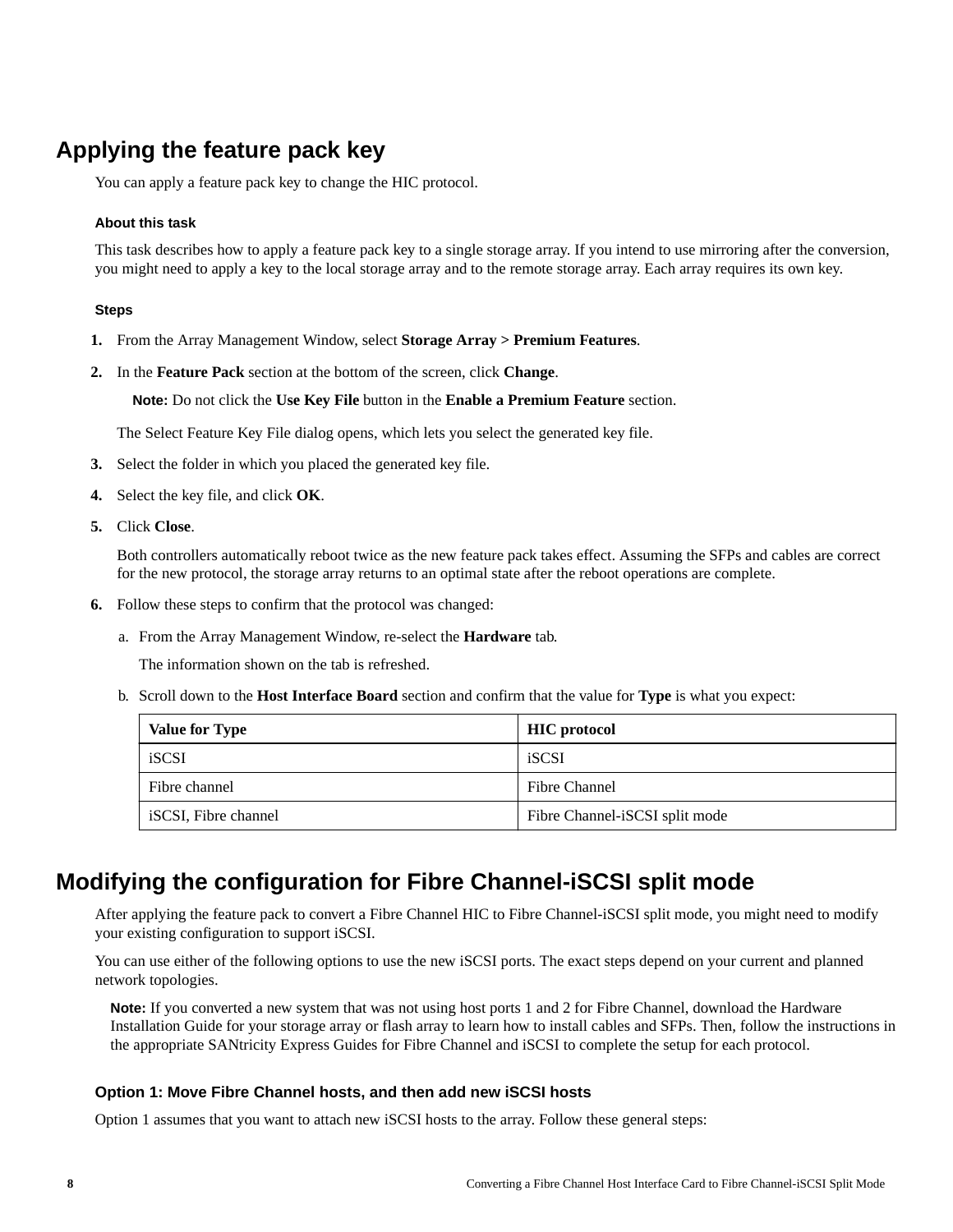- **1.** Move any Fibre Channel hosts from ports 1 and 2 to ports 3 and 4.
	- **a.** Remove any Fibre Channel cables and SFPs from ports 1 and 2.
	- **b.** In a direct-attach topology, install the Fibre Channel cables and SFPs in ports 3 and 4, if available, or install a switch. In a switch topology, zone the switch to allow connectivity between these hosts and Fibre Channel ports 3 and 4.
- **2.** Attach new iSCSI hosts to ports 1 and 2. In a direct-attach topology, insert iSCSI or unified SFPs and cables into ports 1 and 2. In a switch topology, zone the switch to allow connectivity between the new iSCSI hosts and iSCSI ports 1 and 2.
- **3.** Configure iSCSI networking for the new hosts and ports. For instructions, refer to the iSCSI Express Guide for your operating system.

### **Option 2: Convert Fibre Channel hosts to iSCSI**

Option 2 assumes that you want to convert the hosts connected to ports 1 and 2 from Fibre Channel to iSCSI. Follow these general steps:

- **1.** Shut down the Fibre Channel hosts connected to ports 1 and 2.
- **2.** Provide an iSCSI topology for ports 1 and 2. For example, convert any switches connected to those hosts from Fibre Channel to iSCSI.
- **3.** If you are not already using unified SFPs, remove the Fibre Channel SFPs from ports 1 and 2, and replace them with iSCSI SFPs or unified SFPs.
- **4.** Attach cables to the SFPs in ports 1 and 2, and confirm they are connected to the correct iSCSI switch or host.
- **5.** Power on the hosts.
- **6.** Use the NetApp Interoperability Matrix Tool to configure the iSCSI hosts. [NetApp Interoperability Matrix Tool](http://mysupport.netapp.com/matrix)
- **7.** After the iSCSI hosts reboot, use the applicable procedures on the hosts to register the volumes and to make them available to your operating system.
	- Depending on your operating system, two utilities are included with the storage management software (hot add and SMdevices). These utilities help register the volumes with the hosts and also show the applicable device names for the volumes.
	- You might need to use specific tools and options that are provided with your operating system to make the volumes available (that is, assign drive letters, create mount points, and so on). Refer to your host operating system documentation for details.
- **8.** From the Array Management Window, edit the host partition to add the iSCSI host port IDs, and remove the Fibre Channel host port IDs.

### **Related information**

[E5600 Controller-Drive Tray and Related Drive Trays Installation Guide](https://library.netapp.com/ecm/ecm_download_file/ECMP1532527) [EF560 Flash Array and Related Trays Installation Guide](https://library.netapp.com/ecm/ecm_download_file/ECMP1532580) [SANtricity Storage Manager 11.25 Express Guide for Linux and Fibre Channel](https://library.netapp.com/ecm/ecm_download_file/ECMP12409283) [SANtricity Storage Manager 11.25 Express Guide for VMware and Fibre Channel](https://library.netapp.com/ecm/ecm_download_file/ECMP12409272) [SANtricity Storage Manager 11.25 Express Guide for Windows and Fibre Channel](https://library.netapp.com/ecm/ecm_download_file/ECMP12407753) [SANtricity Storage Manager 11.25 Express Guide for Linux and iSCSI](https://library.netapp.com/ecm/ecm_download_file/ECMP12409284) [SANtricity Storage Manager 11.25 Express Guide for VMware and iSCSI](https://library.netapp.com/ecm/ecm_download_file/ECMP12409277) [SANtricity Storage Manager 11.25 Express Guide for Windows and iSCSI](https://library.netapp.com/ecm/ecm_download_file/ECMP12409266) [NetApp Downloads](http://mysupport.netapp.com/eservice/Download.jsp/) [NetApp Interoperability Matrix Tool](http://mysupport.netapp.com/matrix)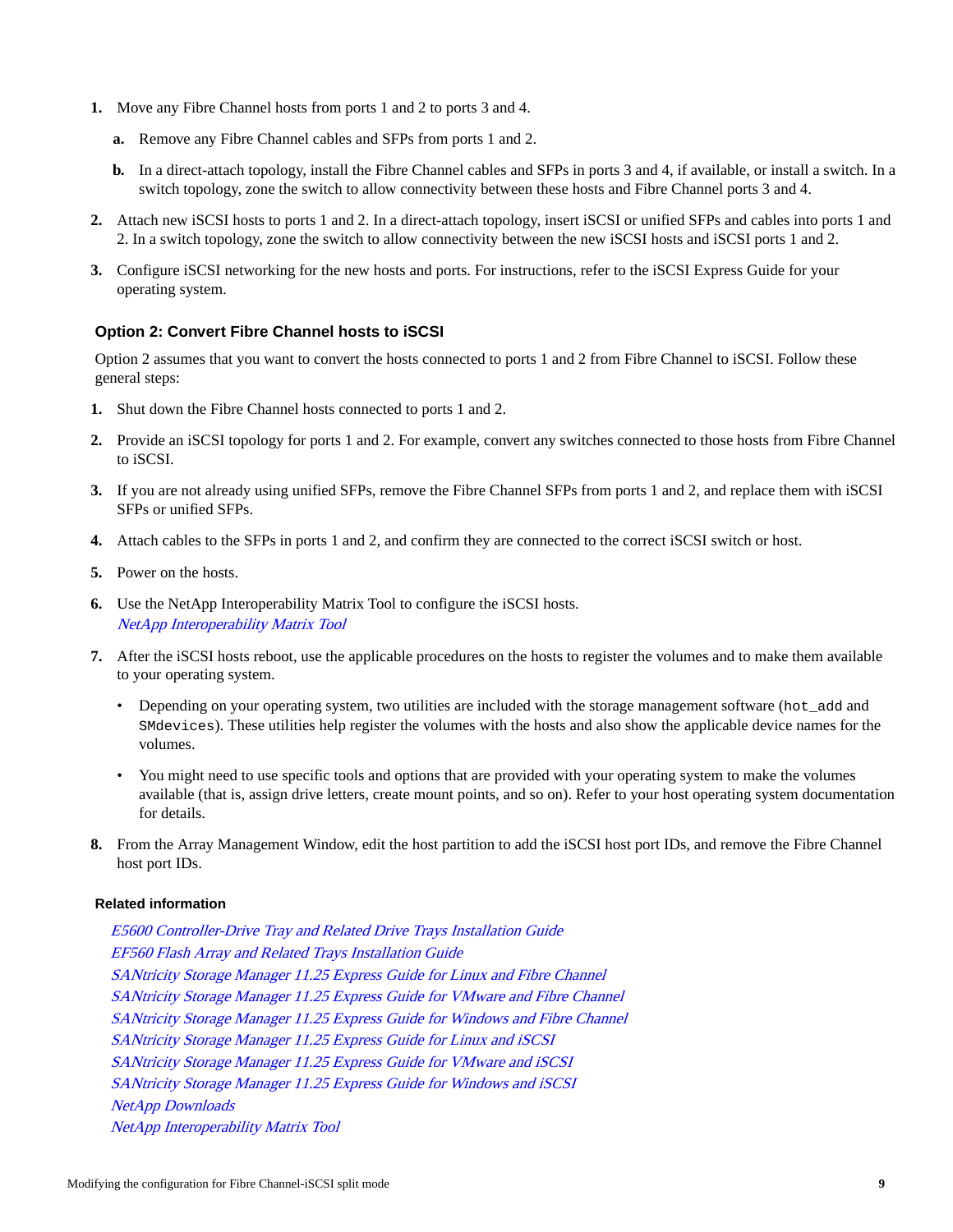# **Copyright information**

Copyright © 1994–2015 NetApp, Inc. All rights reserved. Printed in the U.S.

No part of this document covered by copyright may be reproduced in any form or by any means—graphic, electronic, or mechanical, including photocopying, recording, taping, or storage in an electronic retrieval system—without prior written permission of the copyright owner.

Software derived from copyrighted NetApp material is subject to the following license and disclaimer:

THIS SOFTWARE IS PROVIDED BY NETAPP "AS IS" AND WITHOUT ANY EXPRESS OR IMPLIED WARRANTIES, INCLUDING, BUT NOT LIMITED TO, THE IMPLIED WARRANTIES OF MERCHANTABILITY AND FITNESS FOR A PARTICULAR PURPOSE, WHICH ARE HEREBY DISCLAIMED. IN NO EVENT SHALL NETAPP BE LIABLE FOR ANY DIRECT, INDIRECT, INCIDENTAL, SPECIAL, EXEMPLARY, OR CONSEQUENTIAL DAMAGES (INCLUDING, BUT NOT LIMITED TO, PROCUREMENT OF SUBSTITUTE GOODS OR SERVICES; LOSS OF USE, DATA, OR PROFITS; OR BUSINESS INTERRUPTION) HOWEVER CAUSED AND ON ANY THEORY OF LIABILITY, WHETHER IN CONTRACT, STRICT LIABILITY, OR TORT (INCLUDING NEGLIGENCE OR OTHERWISE) ARISING IN ANY WAY OUT OF THE USE OF THIS SOFTWARE, EVEN IF ADVISED OF THE POSSIBILITY OF SUCH DAMAGE.

NetApp reserves the right to change any products described herein at any time, and without notice. NetApp assumes no responsibility or liability arising from the use of products described herein, except as expressly agreed to in writing by NetApp. The use or purchase of this product does not convey a license under any patent rights, trademark rights, or any other intellectual property rights of NetApp.

The product described in this manual may be protected by one or more U.S. patents, foreign patents, or pending applications.

RESTRICTED RIGHTS LEGEND: Use, duplication, or disclosure by the government is subject to restrictions as set forth in subparagraph (c)(1)(ii) of the Rights in Technical Data and Computer Software clause at DFARS 252.277-7103 (October 1988) and FAR 52-227-19 (June 1987).

# **Trademark information**

NetApp, the NetApp logo, Go Further, Faster, AltaVault, ASUP, AutoSupport, Campaign Express, Cloud ONTAP, Clustered Data ONTAP, Customer Fitness, Data ONTAP, DataMotion, Fitness, Flash Accel, Flash Cache, Flash Pool, FlashRay, FlexArray, FlexCache, FlexClone, FlexPod, FlexScale, FlexShare, FlexVol, FPolicy, GetSuccessful, LockVault, Manage ONTAP, Mars, MetroCluster, MultiStore, NetApp Insight, OnCommand, ONTAP, ONTAPI, RAID DP, RAID-TEC, SANtricity, SecureShare, Simplicity, Simulate ONTAP, Snap Creator, SnapCenter, SnapCopy, SnapDrive, SnapIntegrator, SnapLock, SnapManager, SnapMirror, SnapMover, SnapProtect, SnapRestore, Snapshot, SnapValidator, SnapVault, StorageGRID, Tech OnTap, Unbound Cloud, and WAFL and other names are trademarks or registered trademarks of NetApp, Inc., in the United States, and/or other countries. All other brands or products are trademarks or registered trademarks of their respective holders and should be treated as such. A current list of NetApp trademarks is available on the web at [http://www.netapp.com/us/legal/](http://www.netapp.com/us/legal/netapptmlist.aspx) [netapptmlist.aspx](http://www.netapp.com/us/legal/netapptmlist.aspx).

# **How to send comments about documentation and receive update notifications**

You can help us to improve the quality of our documentation by sending us your feedback. You can receive automatic notification when production-level (GA/FCS) documentation is initially released or important changes are made to existing production-level documents.

If you have suggestions for improving this document, send us your comments by email to *[doccomments@netapp.com](mailto:doccomments@netapp.com)*. To help us direct your comments to the correct division, include in the subject line the product name, version, and operating system.